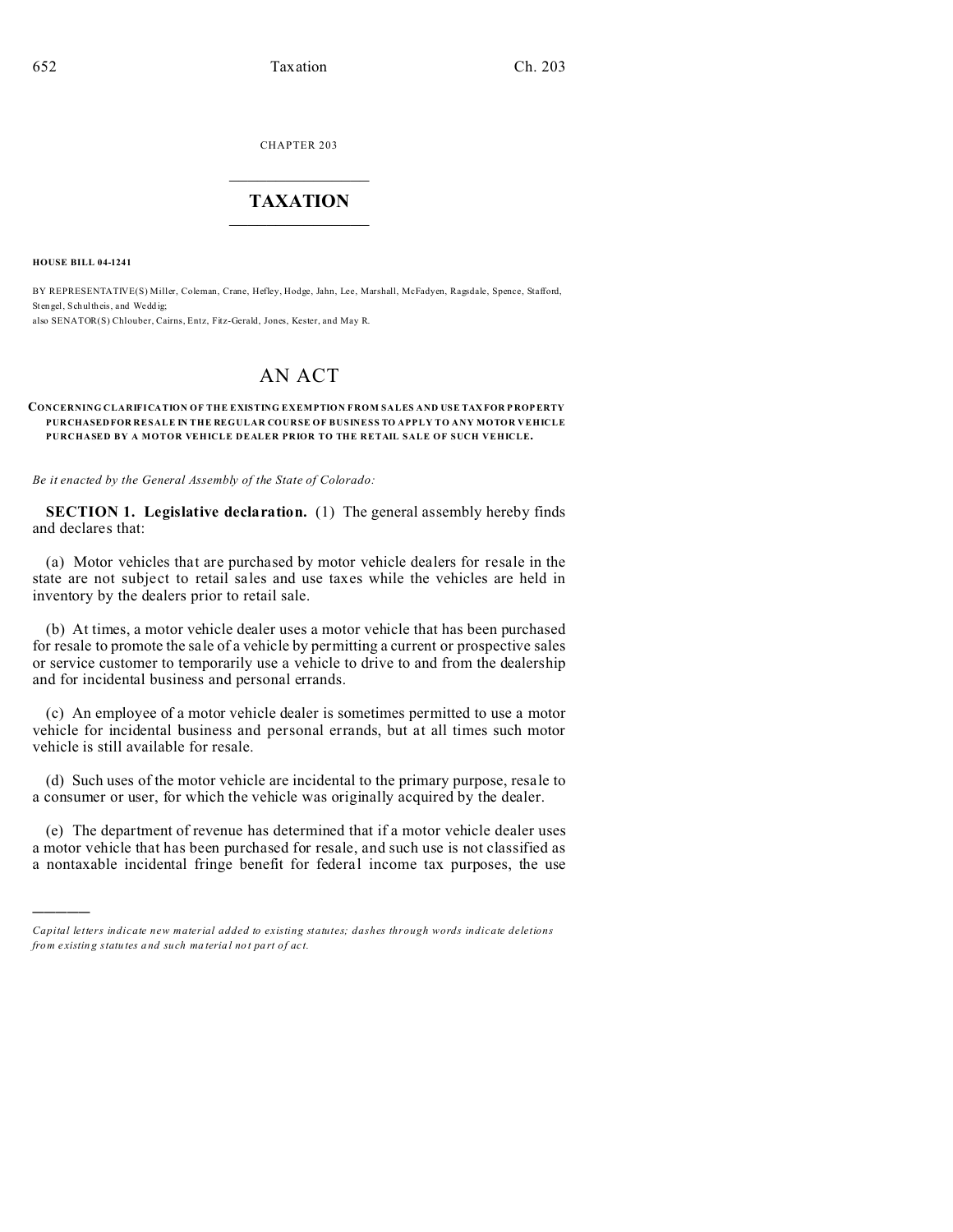constitutes a removal of the vehicle from the dealer's inventory, resulting in imposition of the state use tax against the dealer for use of the vehicle.

(f) The general assembly, in enacting the retail sales and use tax, never intended the tax to apply to the incidental use of motor vehicles acquired primarily for resale by motor vehicle dealers prior to retail sale.

(g) It is the declared policy of the state of Colorado to retain the retail sales and use tax statutory scheme as enacted by the general assembly and, in order to ensure the statutory scheme is implemented as enacted, it is necessary to clarify that the retail sales and use tax does not apply and has never applied to the use of a motor vehicle acquired primarily for resale by a motor vehicle dealer while held in inventory prior to resale of the vehicle.

**SECTION 2.** 39-26-203 (1) (b), Colorado Revised Statutes, is amended to read:

**39-26-203. Exemptions - definitions.** (1) This part 2 is declared to be supplementary to the "Emergency Retail Sales Tax Act of 1935", part 1 of this article, and shall not apply:

(b) (I) To the storage, use, or consumption of any tangible personal property purchased for resale in this state, either in its original form or as an ingredient of a manufactured or compounded product, in the regular course of a business.

(II) FOR PURPOSES OF THIS PARAGRAPH (b), ANY MOTOR VEHICLE PURCHASED AND HELD FOR RESALE IN THIS STATE BY A LICENSED MOTOR VEHICLE DEALER, AS DEFINED IN SECTION 12-6-102 (13), C.R.S., WHO MEETS THE ELIGIBILITY REQUIREMENTS TO RECEIVE A FULL-USE DEALER PLATE SET FORTH IN SECTION 42-3-127 (6) (a) (I), C.R.S., SHALL BE CONSIDERED TO BE IN THE REGULAR COURSE OF BUSINESS AND SHALL NOT BE SUBJECT TO TAXATION UNDER THIS PART 2. A MOTOR VEHICLE SHALL BE CONSIDERED TO BE PURCHASED AND HELD FOR RESALE IF:

(A) THE MANUFACTURER'S CERTIFICATE OF ORIGIN OR CERTIFICATE OF TITLE FOR THE MOTOR VEHICLE IS ASSIGNED TO THE MOTOR VEHICLE DEALER;

(B) THE MOTOR VEHICLE IS INCLUDED IN A CURRENT LIST OF VEHICLES FOR RETAIL SALE THAT IS PREPARED BY THE MOTOR VEHICLE DEALER IN THE ORDINARY COURSE OF BUSINESS; AND

(C) AT ANY GIVEN TIME, THE MOTOR VEHICLE IS AVAILABLE TO BE PURCHASED AND DELIVERED TO A RETAIL CUSTOMER WITHIN THREE BUSINESS DAYS.

**SECTION 3. Repeal.** 42-3-117.7 (3) (b), Colorado Revised Statutes, is repealed as follows:

**42-3-117.7. Temporary special event license plates.** (3) (b) Sales or use tax due in connection with a special event license plate or vehicle that will be issued such plate shall be paid before the special event license plate is issued.